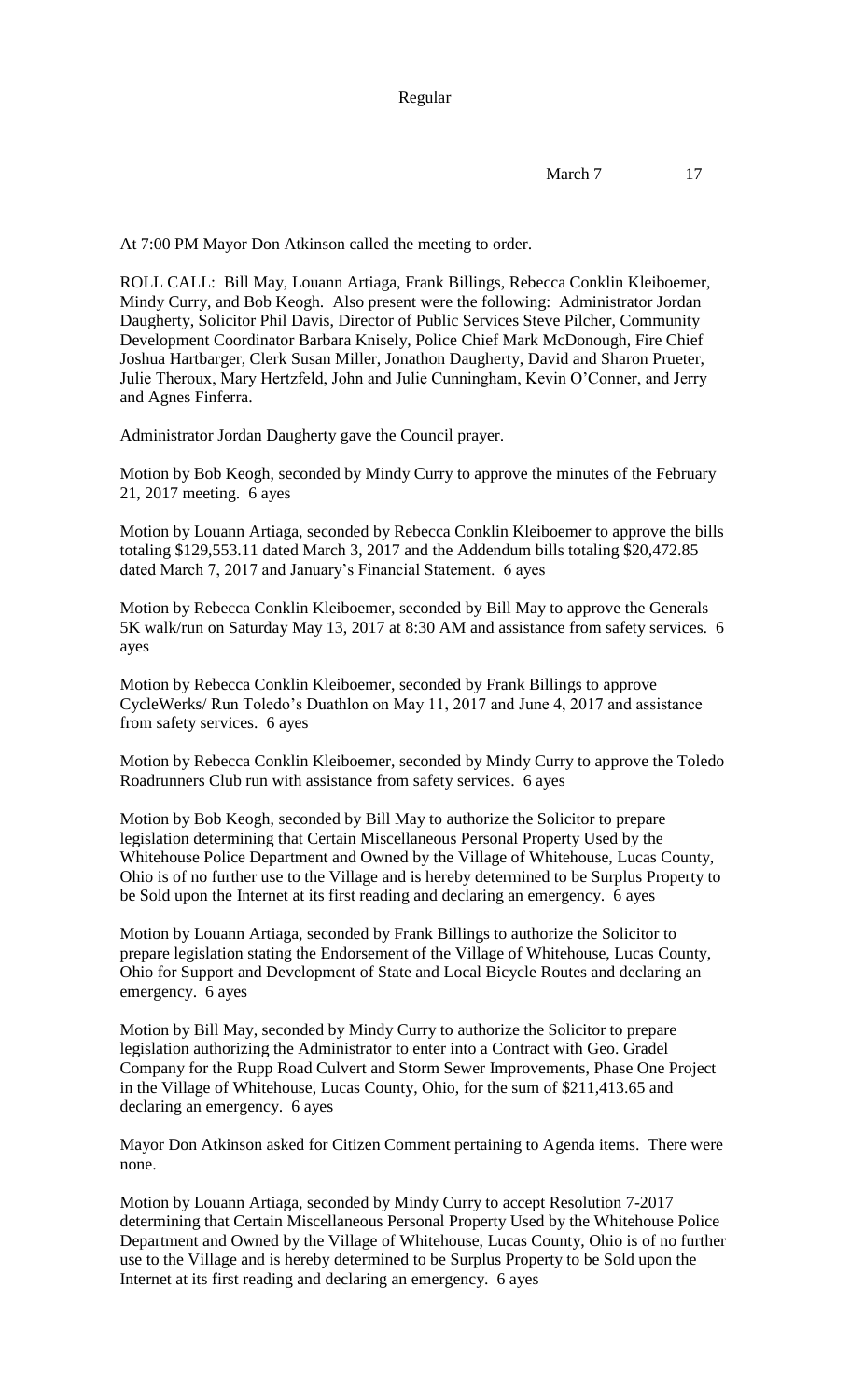## Regular

Motion by Rebecca Conklin Kleiboemer, seconded by Bill May to suspend the rules and to have the second and third reading of Resolution 7-2017 by title only and declaring an emergency. 6 ayes

Motion by Bill May, seconded by Louann Artiaga to accept Resolution 7-2017 and to pass said Resolution. 6 ayes

Motion by Louann Artiaga, seconded by Bob Keogh to accept, as previously authorized, Resolution 8-2017 authorizing the Administrator to enter into a Contract with Geo. Gradel Company for the Rupp Road Culvert and Storm Sewer Improvements, Phase One Project in the Village of Whitehouse, Lucas County, Ohio, for the sum of \$211,413.65 at its first reading and declaring an emergency. 6 ayes

Motion by Bill May, seconded by Mindy Curry to suspend the rules and to have the second and third reading of Resolution 8-2017 by title only and declaring an emergency. 6 ayes

Motion by Bob Keogh, seconded by Bill May to accept Resolution 8-2017 and to pass said Resolution. 6 ayes

Motion by Mindy Curry, seconded by Louann Artiaga to accept, as previously authorized, Resolution 9-2017 stating the Endorsement of the Village of Whitehouse, Lucas County, Ohio for Support and Development of State and Local Bicycle Routes and declaring an emergency. 6 ayes at its first reading and declaring an emergency. 6 ayes

Motion by Rebecca Conklin Kleiboemer, seconded by Mindy Curry to suspend the rules and to have the second and third reading of Resolution 9-2017 by title only and declaring an emergency. 6 ayes

Motion by Rebecca Conklin Kleiboemer, seconded by Bill May to accept Resolution 9- 2017 and to pass said Resolution. 6 ayes

Other items discussed:

- Village financial report complete and will be posted, state of Ohio checkbook online – will be able to view Village finances online
- Tree inventory, policies on construction near trees, Spring Seminar, Brumeister problem, Cilia Cell trees, Master plan Whitehouse Valley Lot 4, Arbor Day celebration – proclamation read by The Mayor on May 5, 2017 at 2:15 PM.
- Personnel organizational meeting March 2, 2017, hearing held today, March 7, 2017
- Planning Commission approved the renewal of 24 lots that meet zoning requirements in Plat V of Steeplechase, Witte property annexation timing
- Yield signs in roundabout
- Solutions for people turning left into Sunoco
- One way streets, speed limit changes
- Downtown street bump-outs preconstruction meeting in March, April start date
- State Route 64 to be repaved by ODOT early April
- Meeting with developers, better job working with developers, building on area designated for Emergency vehicles, developers concerns to go to the Administrator
- Superintendents letter to Council members, strain of school resources as we grow and develop
- American Legion Bike Run July 22, 2017, proceeds to Veteran's Memorial, would like to Schedule meeting with safety services about participation
- Clerk of County Commissioners 60 day statutory notice, Final Ordinance in May, memorialize And outline Zoning issues